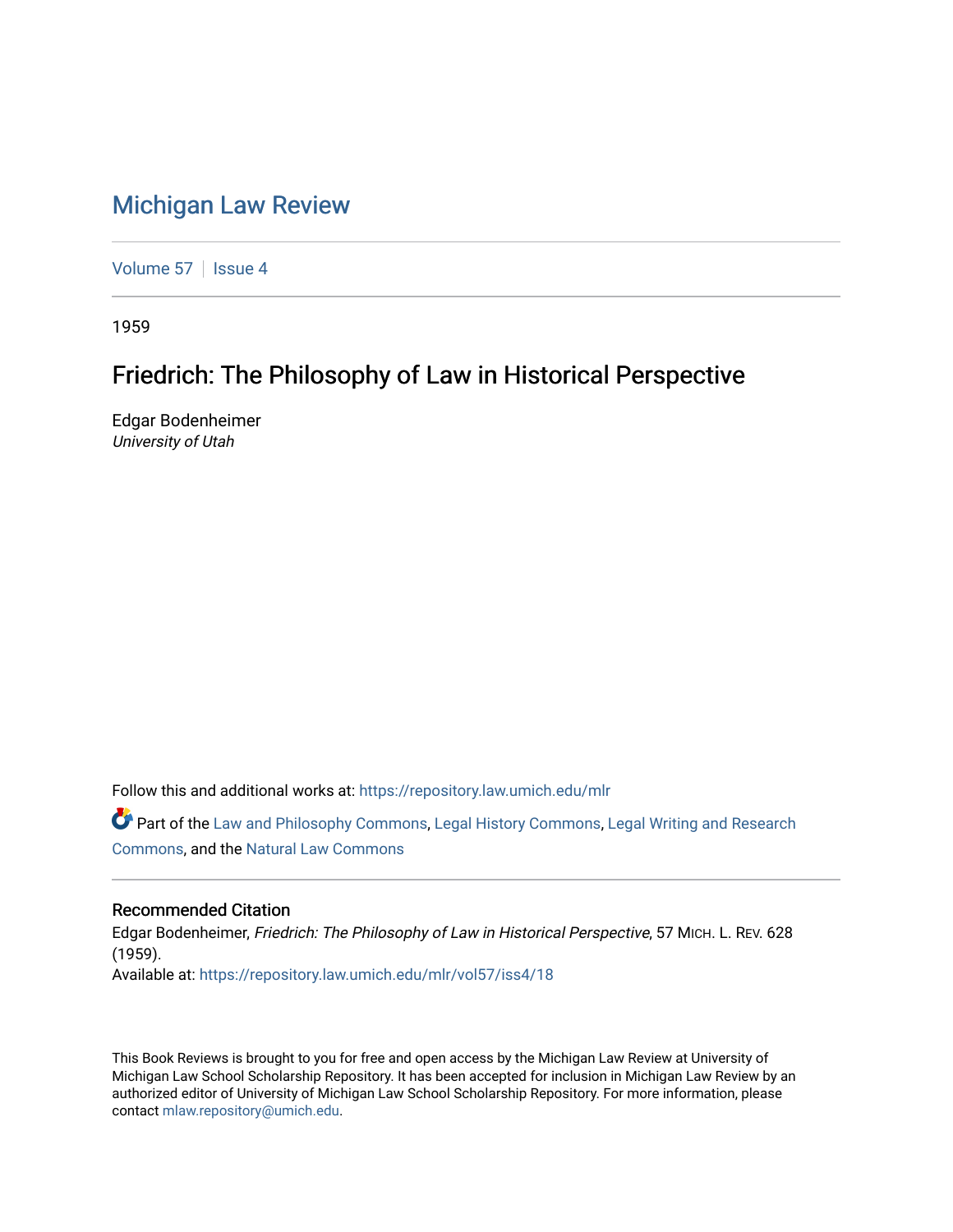## RECENT BOOKS

THE PHILOSOPHY OF LAw IN HISTORICAL PERSPECTIVE. By *C.* J. *Friedrich.*  Chicago: University of Chicago Press. 1958. Pp. *x,* 253. \$4.75.

This excellent book is an English version of the author's *Die Philosophie des Rechts in Historischer Perspektive,* which appeared in Germany in 1955 as a part of an encyclopedia of law and political science. In keeping with the purpose of the original publication, the volume presents a broadgauged analysis of some central problems of legal philosophy-first and primarily from a historical, subsequently from a systematic viewpointrather than a detailed introduction to the history and present status of the general theory of law. To the novice in the field who wishes to obtain a full view of jurisprudential thought in its historical setting, this volume, because of the compactness of its exposition and the selectivity of its approach, does not afford an easy tool of learning. But those who have already acquired a general familiarity with the thinkers and subjects covered by the book will find it filled with suggestive ideas and original interpretations.

The selective method chosen by Professor Friedrich in surveying the Western heritage of legal-philosophical doctrine is evidenced by the preferential treatment given to Greek and Roman legal thought, medieval legal philosophy, and the classical law-of-nature movement of the 17th and 18th centuries; more than one-half of the book is devoted to a discussion of these subjects. There are also brief but penetrating chapters on Hegel and the Historical School, Marx and Engels, Thering and Stammler. The various strands of twentieth-century positivism, relativism, and legal realism are dealt with on 12 pages under the heading "The Decline of Legal Philosophy." This chapter is followed by a general and illuminating discussion of the revival of natural law in Europe and America which includes an account of the legal philosophy of Leonard Nelson, a European legal thinker largely unknown in the Anglo-American world.

Professor Friedrich contributes a number of fresh insights to the history of jurisprudential ideas. This reviewer found particularly suggestive the author's analysis of the impact made by the Old Testament on Western man's attitude toward law; his exposition of the similarities as well as the differences between the Platonic-Aristotelian and the Stoic doctrines of law; his account of the legal philosophy of the 16th-century humanists, a topic often neglected in traditional histories of legal and political thought; his correction of some misconceptions current with respect to Hegel's ideas about law and the state; and his interesting reappraisal of the Marxian theory of law.

There is room for dissent on some of the comments and observations made by Professor Friedrich. This reviewer is inclined to hold that the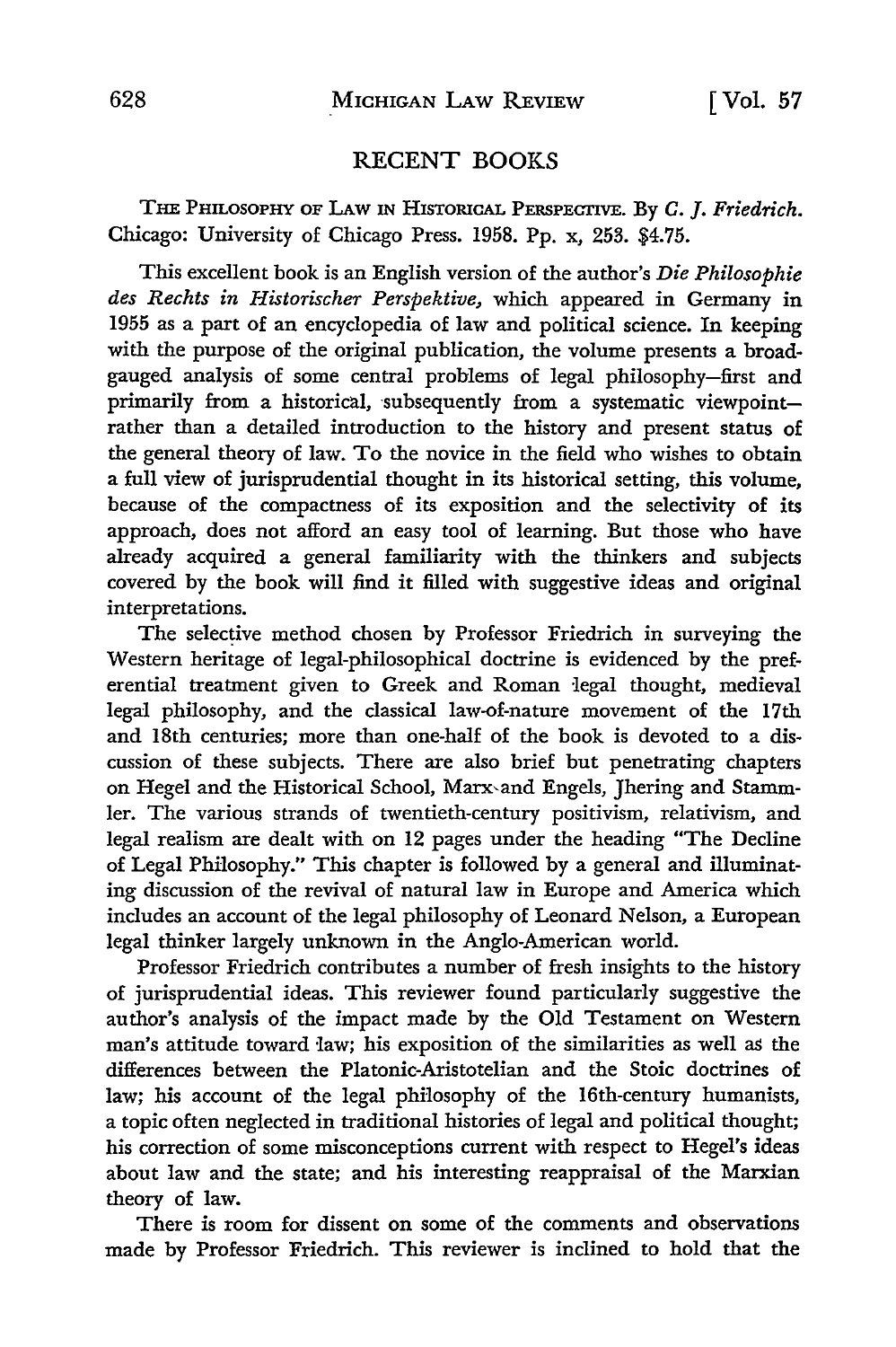relativistic strain in Greek sophist doctrine was more pronounced than Professor Friedrich seems to intimate, and that Protagoras' apothegm "Man is the measure of all things" refers to individual man rather than to universal man. It may also be questioned whether the statement "justice is subordinated to order and thus to the will of him who possesses the authority to make the laws" applies without qualifications to the legal philosophy of Hugo Grotius. Furthermore, issue might be taken with Professor Friedrich's comment that Hobbes' attitude toward law was "radically positivist." As the author himself subsequently recognizes, Hobbes still believed in an objective philosophy of values; and though he denied that a law could be "unjust" in a legally relevant sense, he admitted the possibility of "iniquitous" laws. Hobbes' conspicuous leanings toward positivism are clearly indicated by his general refusal to recognize other than supranatural sanctions for a violation of natural laws by the sovereign; but he recognized a right of resistance in one situation, i.e., when the sovereign had lost the power of preserving the peace in society and protecting the safety of the citizens. Finally, this reviewer has some question as to whether it is justified to pair Jhering and Stammler as legal philosophers, notwithstanding a certain similarity in the liberally-oriented political attitude of these writers.

The small space allotted by Professor Friedrich to positivism and modem legal realism (and also to sociological jurisprudence) can be fully defended from the point of view of an analysis which is interested primarily in broad philosophical issues and the elaboration of standards for the evaluation of the positive legal system. The brief systematic part following the historical chapters shows clearly that in Professor Friedrich's contemplation a philosophy of values is a necessary and integral part of a sound theory of law. He identifies order and justice as the principal values which must be served by the law. Although one might disagree with Professor Friedrich's sweeping statement that "a doctrine of justice is equivalent to a law of nature whether taken formally or substantively," it is certainly true that there exists a close link between these two time-honored notions of legal philosophy, and that a balanced theory of justice must pay close attention to whatever common elements there may be found in the nature and characteristic traits of human beings.

The author also discusses the role which the common man should play in the fashioning of a legal system rooted in justice. Although he rejects the propositions that the common man must decide *everything*  in a well-ordered community and that he must be presupposed to be "collectively infallible," Professor Friedrich's philosophy is strongly imbued with democratic values. This is very evident from his definition of just law as "a system of reasonable rules which are grounded in the common experience of man, which seek to realize justice, which are created with the participation of all 'the members of the legal community on the basis